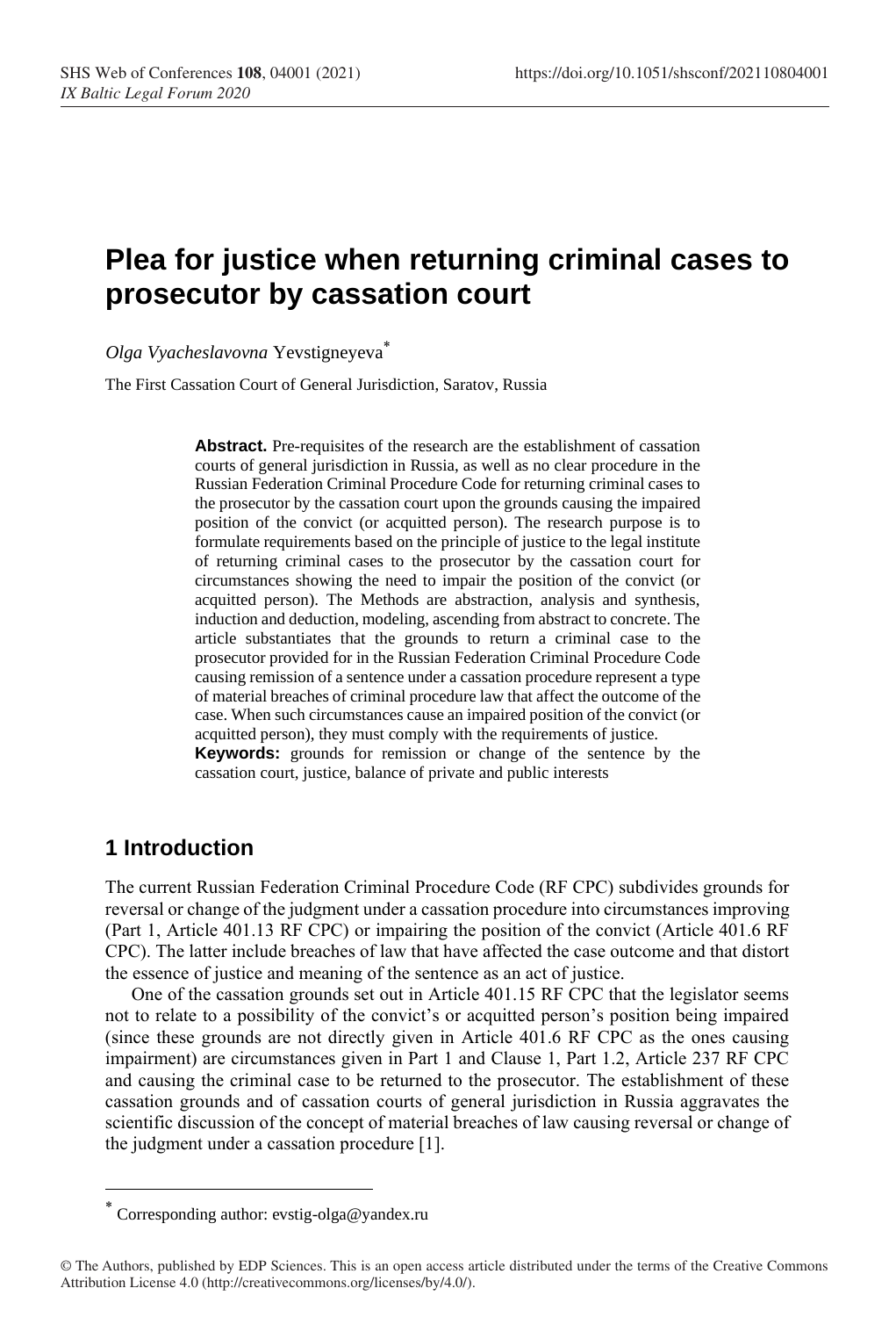Various aspects of cassation court development in recent years are actively discussed both in Russia and other European countries [2]. There is a viewpoint in the scientific discussion concerning this issue stating that the stability of a res judicata sentence does not substantiate support to the sentence with serious legal and actual mistakes even if it is final [3].

Russian procedural scientists note that grounds for reversal of effective judgments shall include infringement of a right to a fair trial as given in Article 6 of the Convention for the Protection of Human Rights and Fundamental Freedoms and guaranteed by Article 10 of the Universal Declaration of Human Rights, Article 14 of the Covenant on Civil and Political Rights [4].

Moreover, during the inspection of judgments ruled by a higher court, the overall justice of the proceedings must be evaluated [5], which is inseparably related to establishing an accurate balance between obligations to victims and responsibility to the society and rights of the accused [6].

Ensuring procedural justice in criminal proceedings is very important and goes far beyond the scope of a specific criminal legal conflict. The studies have shown that if people believe they were treated fairly, they will more likely think that courts have a moral right to take decisions in arguable issues and, therefore, they will more likely submit to these judgments [7]. It was found that the main issue that courts face is how to act in various circumstances to which procedural justice is applied [8].

Russian procedural scientists have expressed an opinion that it is impossible to formalize the scope of material breaches [9]. At the same time, it is noted that because of no clear list of such grounds in the law, there is plenty of room for judicial discretion [10].

It should be noted that the law still has a number of unconditional grounds to reverse a judgment and return the criminal case to the prosecutor that do not require the use of judicial discretion. They include disclosure of information proving that the person fails to comply with provisions and obligations set out in the pretrial settlement on collaboration; elimination of circumstances given in Part 5, Article 247, RF CPC provided there is a solicitation of the convict or his/her lawyer [11, 12].

Scientific literature gives a justified opinion that according to the grounds given in Parts 1 and 1.2, Article 237 RF CPC, the cassation court faces the issue of fact when it discusses the issue of the onset of new socially hazardous circumstances [13-16].

Taking into account that circumstances of returning a criminal case to the prosecutor provided by Article 237 RF CPC are formulated for plenary proceedings, some scientists believe it is not correct to refer to them as to individual grounds for reversal of the judgment, defining, enacting and returning the case to the prosecutor under a cassation procedure [17].

Other authors were positive when these cassation grounds appeared in the language of law and underlined that it was caused by the need to protect the rights of the accused (convicted or acquitted) and the victim, as well as private and public interests that require a just a judgment rather than a formal one [18].

The author's scientific hypothesis is that when the grounds to return the criminal case to the prosecutor cause the convict (or acquitted person) position to impair, they must comply with the requirements set out in Article 401.6 RF CPC. A different approach contradicts the principle of justice in criminal proceedings.

## **2 Methods**

To achieve this goal, such theoretic methods of cognition as abstracting, analysis and synthesis, induction and deduction, modeling, ascending from abstract to concrete will be used.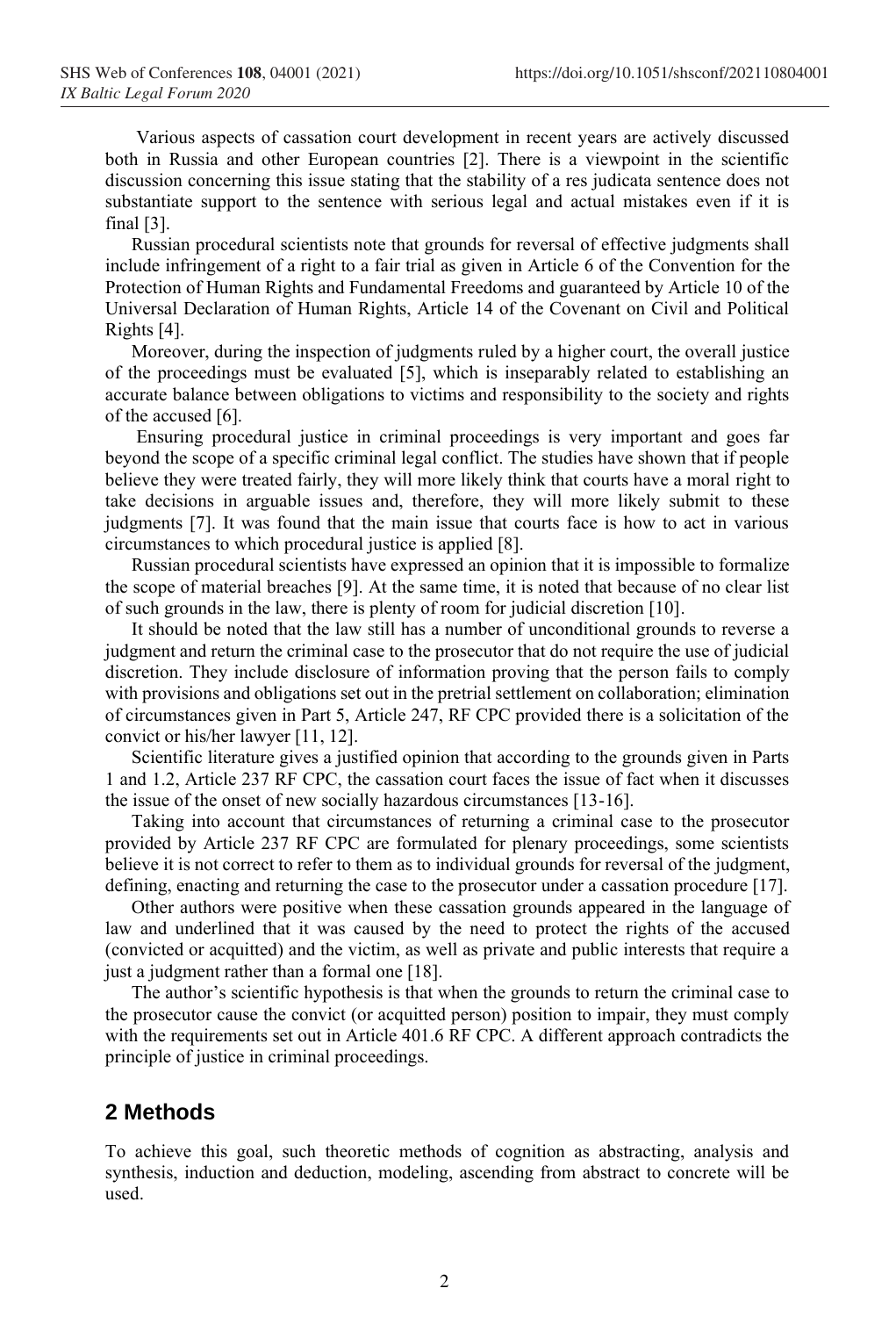#### **3 Results**

Requirements are formulated, which must be taken into account in law-enforcement practice when returning the criminal case to the prosecutor by a cassation court and which ensure not only correction of clamant judicial mistakes distorting the essence of justice and meaning of the sentence as an act of justice but also a just balance of interests of parties and public interests of justice in criminal proceedings.

## **4 Discussion**

According to the definition of the Russian Federation Constitutional Court as of June 6, 2017, No. 1166-O, the position of the convict (or acquitted person) can be impaired when returning the criminal case to the prosecutor by a cassation court. The analysis of the list of situations given in Part 1 and Clause 1, Part 1.2, Article 237 RF CPC shows that the convict's position can be impaired not for all grounds but only for those where such opportunity of position impairment of the person subject to such criminal prosecution is provided by Article 237 RF CPC (Clauses 1, 6, Part 1, Article 237 RF CPC).

According to the definition of the Russian Federation Constitutional Court as of November 24, 2016, No. 2585-O, when a criminal case is returned to the prosecutor, the provisions of Article 401.6 RF CPC concerning the possible impaired condition of the convict (or acquitted person) during a year after the judgment becomes effective shall be taken into account. This position is completely supported by the Russian Federation Supreme Court in its definition as of October 8, 2019, No. 69-UD19-16.

Based on the rules common for cassation proceedings and formulated in Clause 18 of the Supreme Court Plenum Decree as of June 25, 2019, No. 19, the cassation court may return the case to the prosecutor upon the grounds impairing the position of the convict (or acquitted person) only under a cassation appeal of the victim or a cassation representation by the procurator if they directly indicate a respective argument.

Moreover, due to Article 401.15 RF CPC, the grounds causing the criminal case to be returned to the prosecutor require their evaluation in terms of materiality for using by the cassation court. For example, such a circumstance causing the criminal case to be returned to the prosecutor as grounds for combining criminal cases (Clause 4, Part 1, Article 237 RF CPC), does not meet the materiality criterion. Individual proceedings of different criminal cases that have already taken place can hardly be deemed as a blatant judicial mistake, the discovery of which is related by the legislator to the need to reverse the effective judgment.

As for the criminal case return to the prosecutor for applying the law of a graver offense (Clause 6, Part 1, Article 237 RF CPC), and due to the onset of new socially hazardous consequences of the action incriminated to the accused (Clause 1, Part 1.2, Article 237 RF CPC), the author believes that these circumstances fully meet the materiality criterion and can affect the final judgment.

### **5 Conclusion**

The procedure of taking a decision on the reversal of a sentence and returning the legal case to the prosecutor upon the grounds impairing the position of the convict (or acquitted person) must comply with the following requirements in order to be deemed just:

1. Making such a judgment must be permitted only during a year after the sentence becomes effective;